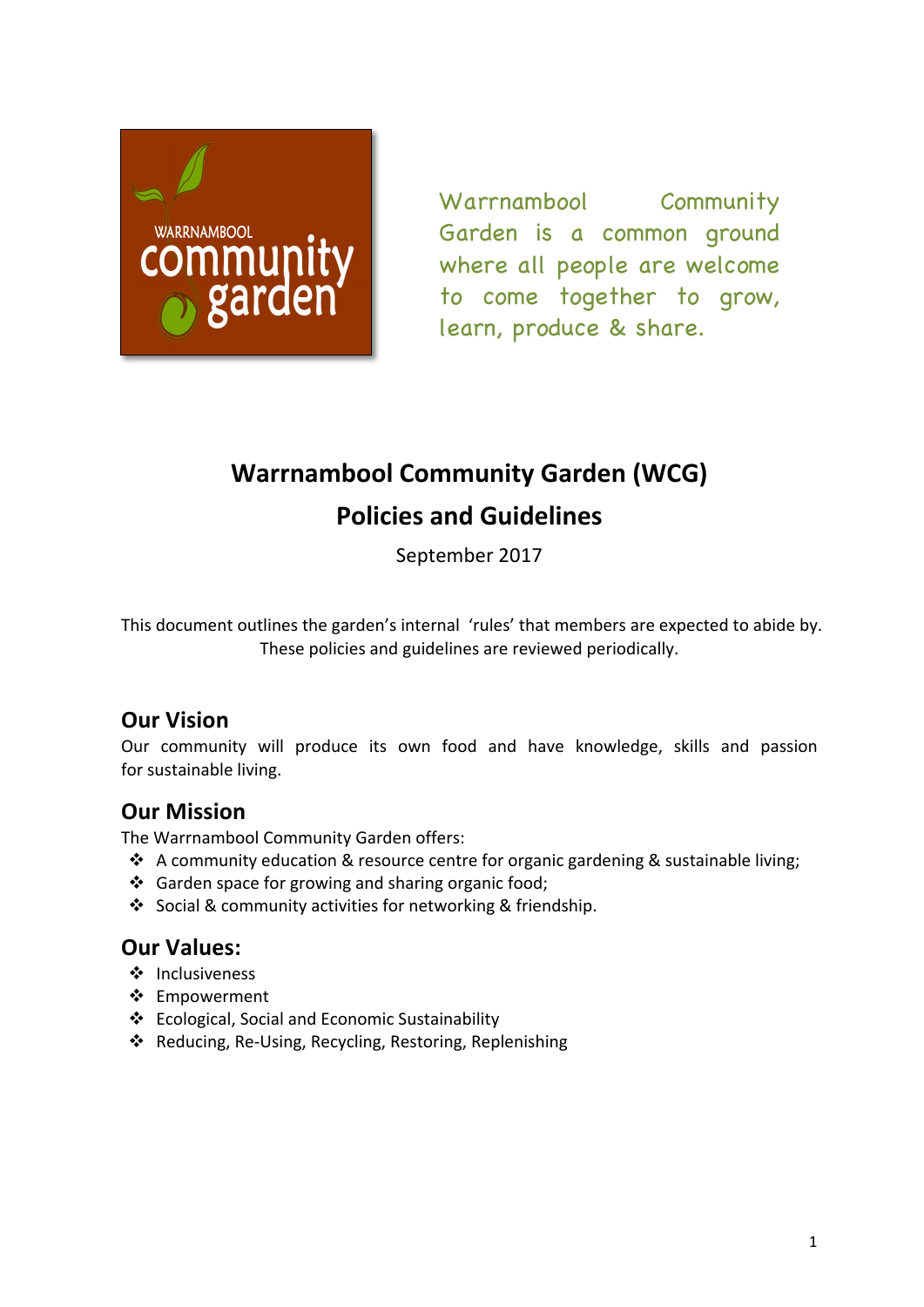# **Our Purpose:**

- $\div$  The purposes of the Association are:
- $\cdot$  Develop and maintain a community garden and promote sustainable living in Warrnambool.
- $\cdot$  Cultivate a productive, beautiful and financially sustainable community garden.
- $\cdot$  Support other community gardens in the region.
- $*$  Use organic and sustainable gardening techniques, based on permaculture principles.
- $*$  Strive to include all members of the community in its activities, including individuals of diverse ethnic or cultural backgrounds, religion, age, relative ability or economic circumstances.
- $*$  Welcome all members and visitors into the garden, providing them with opportunities to use and enjoy the garden.
- $\cdot$  Make the garden available as a place for community feasts, events and celebrations.
- $\cdot$  Foster opportunities for different generations and cultures to work together, support and learn from each other.
- $\cdot$  Introduce children to the joy of gardening and community.
- ❖ Integrate the arts and foster creativity.
- $\cdot$  Promote gardening as a means of achieving good health and wellbeing.
- $\cdot$  Create opportunities for research, formal and informal learning about gardening, sustainability, healthy foods and co-operative endeavours.
- $\cdot$  Contribute to the preservation and improvement of Warrnambool's natural environment.
- $\cdot$  Respect and work in harmony with each other and nature.
- $*$  Preserve and enhance the biodiversity of indigenous habitat and species.
- $\cdot$  Protect and enhance the genetic diversity of our food.
- $\cdot$  Advocate for the values expressed in this statement of purpose.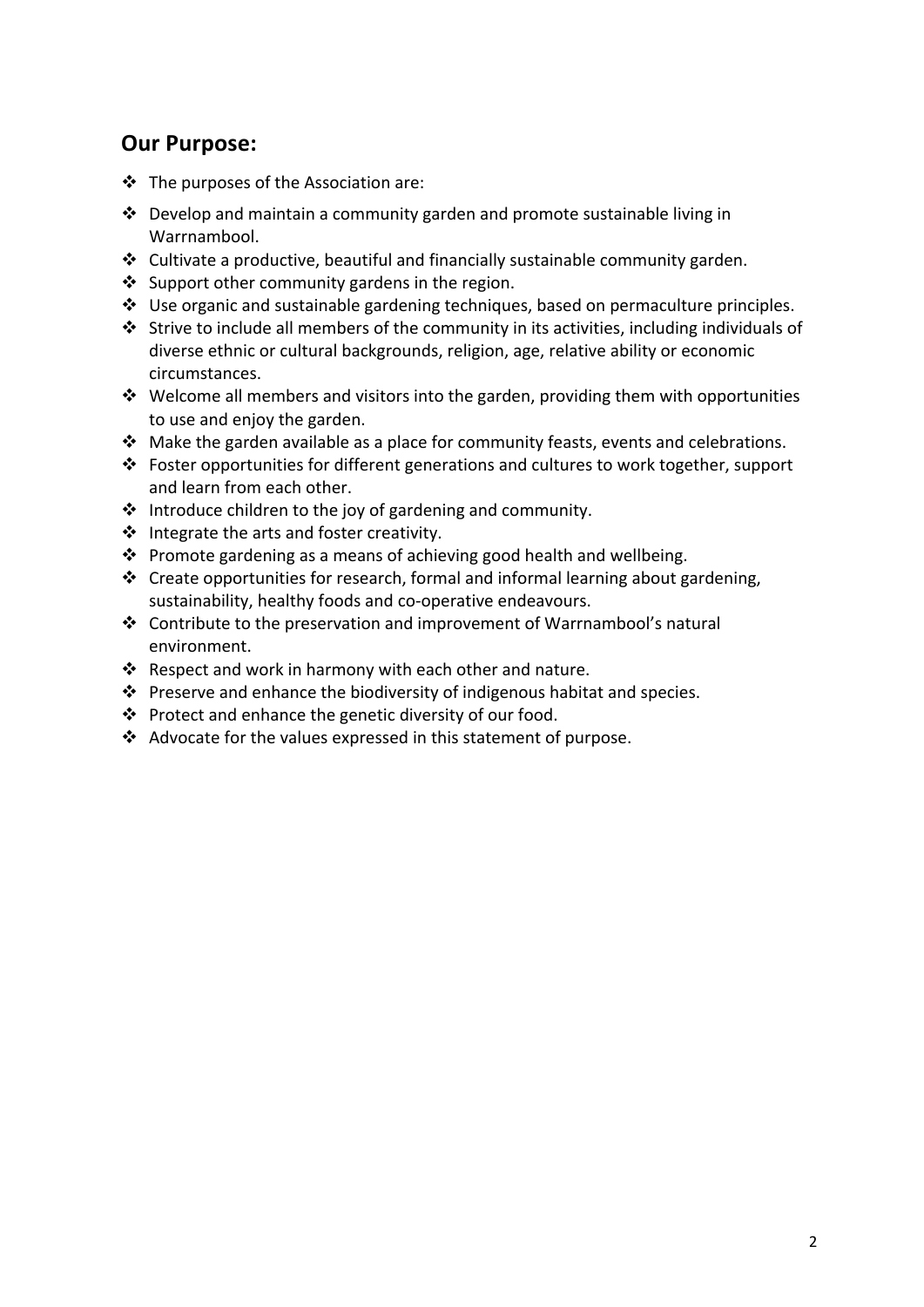# **Contents**

| 1.  |  |
|-----|--|
| 1.1 |  |
| 1.2 |  |
| 1.3 |  |
| 1.4 |  |
| 1.5 |  |
| 1.6 |  |
| 1.7 |  |
| 2.  |  |
| 2.1 |  |
| 2.2 |  |
| 2.3 |  |
|     |  |
|     |  |
|     |  |
|     |  |
|     |  |
|     |  |
| 2.4 |  |
| 2.5 |  |
|     |  |
| 3.  |  |
| 4.  |  |
| 4.1 |  |
| 4.2 |  |
|     |  |
|     |  |
|     |  |
|     |  |
|     |  |
|     |  |
|     |  |
| 5.1 |  |
| 5.2 |  |
| 5.3 |  |
| 5.4 |  |
| 5.5 |  |
| 6.  |  |
|     |  |
| 7.  |  |
| 7.1 |  |
| 7.2 |  |
| 7.3 |  |
| 7.4 |  |
| 7.5 |  |
|     |  |
|     |  |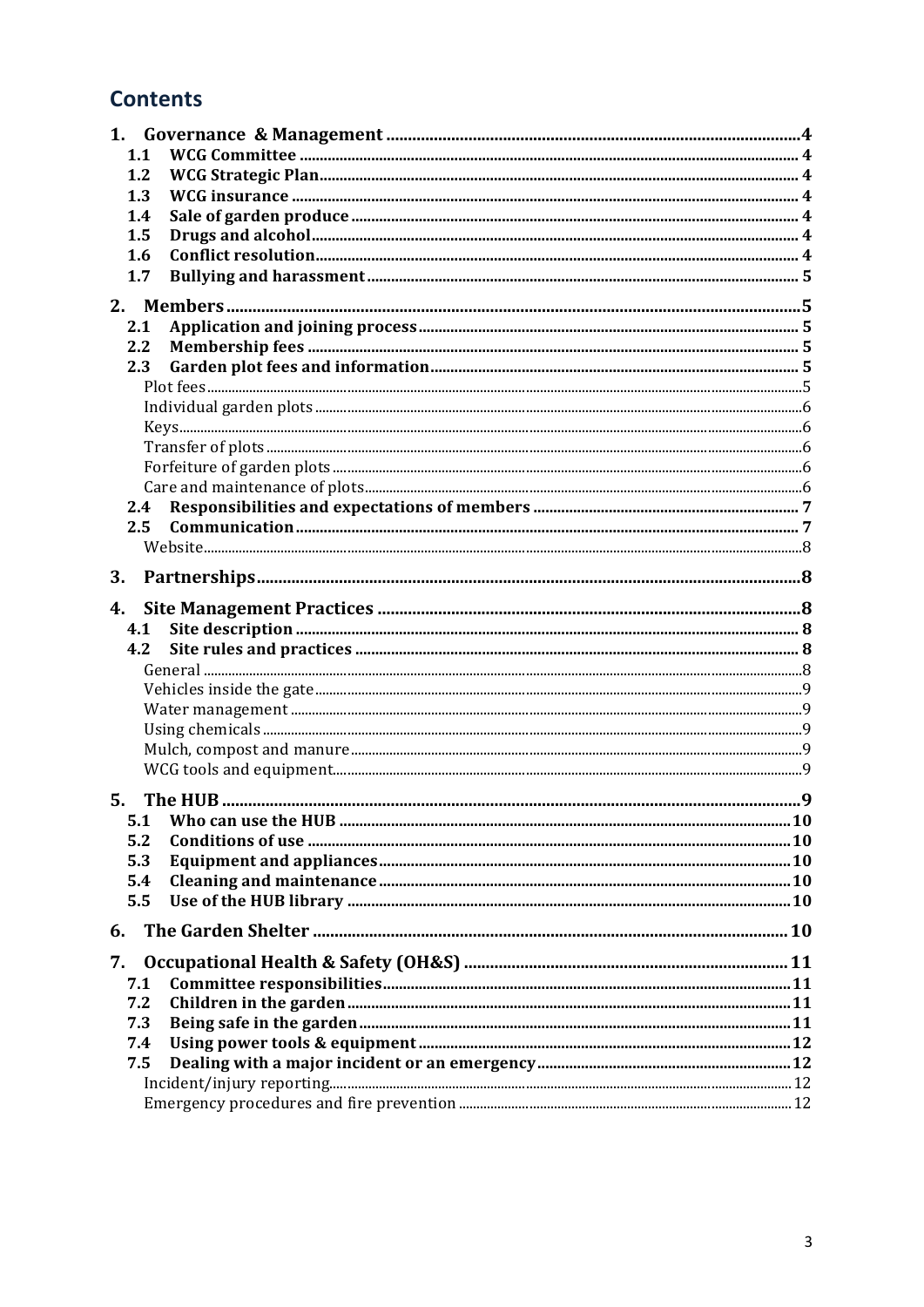## **1. Governance & Management**

## **1.1 WCG Committee**

Warrnambool Community Garden Incorporated (WCG inc) is a not for profit community organisation incorporated in 2007. The instrument of incorporation is the "Constitution" or the "Association Rules Warrnambool Community Garden Inc." Within this framework the governance structure is defined and authority for this governance is invested in the WCG Committee.

The WCG Committee meets monthly (on each second Wednesday at 7.00pm) at the HUB building on the WCG site. The quorum for Committee meetings is 5. All WCG members are warmly invited to attend these meetings. A call for agenda items for the Committee meeting is usually made prior to each meeting and the agenda circulated via email to members prior to the meeting. The minutes of each meeting, once complied, are usually emailed to members.

A list of current Committee members and contact details is available on the notice board in the HUB and on the garden website. https://warrnamboolcg.wordpress.com

#### **1.2 WCG Strategic Plan**

The WCG Strategic Plan 2017-2020 is available on the website under the docs and videos section. Annual plans for the garden are developed from strategic priorities and are reviewed annually. All members are encouraged to participate in strategic and annual planning.

#### **1.3 WCG** insurance

WCG holds its own Public Liability Insurance as well as Asset and Contents Insurance. All financial members of WCG (individuals and organisations) are covered by WCG Insurance with some age limit restrictions applying. Members of the community, who use the WCG facilities but are not members, are not protected by WCG's Public liability Insurance unless they sign the visitors book located in the HUB or the tool shed. So if you bring visitors onsite please ensure they do sign on of the visitor's books. 

## 1.4 Sale of garden produce

WCG raises funds by selling produce, seeds and seedlings from the communal garden plots and hothouses and individual or organizational plot holders are encouraged to contribute when they can. Expenditure of funds raised through these sales is based on the priorities identified by members and approved by the Committee.

Barter and exchange of produce, seeds seedlings and garden tips between members is wholeheartedly encouraged.

## **1.5 Drugs and alcohol**

The WCG has a strict no smoking policy and smoking is prohibited anywhere on site and in the HUB building. In addition:

- The consumption of alcohol, or possession of alcohol is prohibited except under specific permission from the Committee or under the control of the Committee.
- Illegal drugs are totally prohibited and must not be brought onto, or used on the WCG site.
- If people are smoking outside the site fence they should consider others and smoke well away from entrances. The member or visitor must take their butts away.

## **1.6 Conflict resolution**

WCG aims to promote a tolerant, accepting and inclusive environment. The intention is that members will behave in a manner according to the Association Rules and these Policies and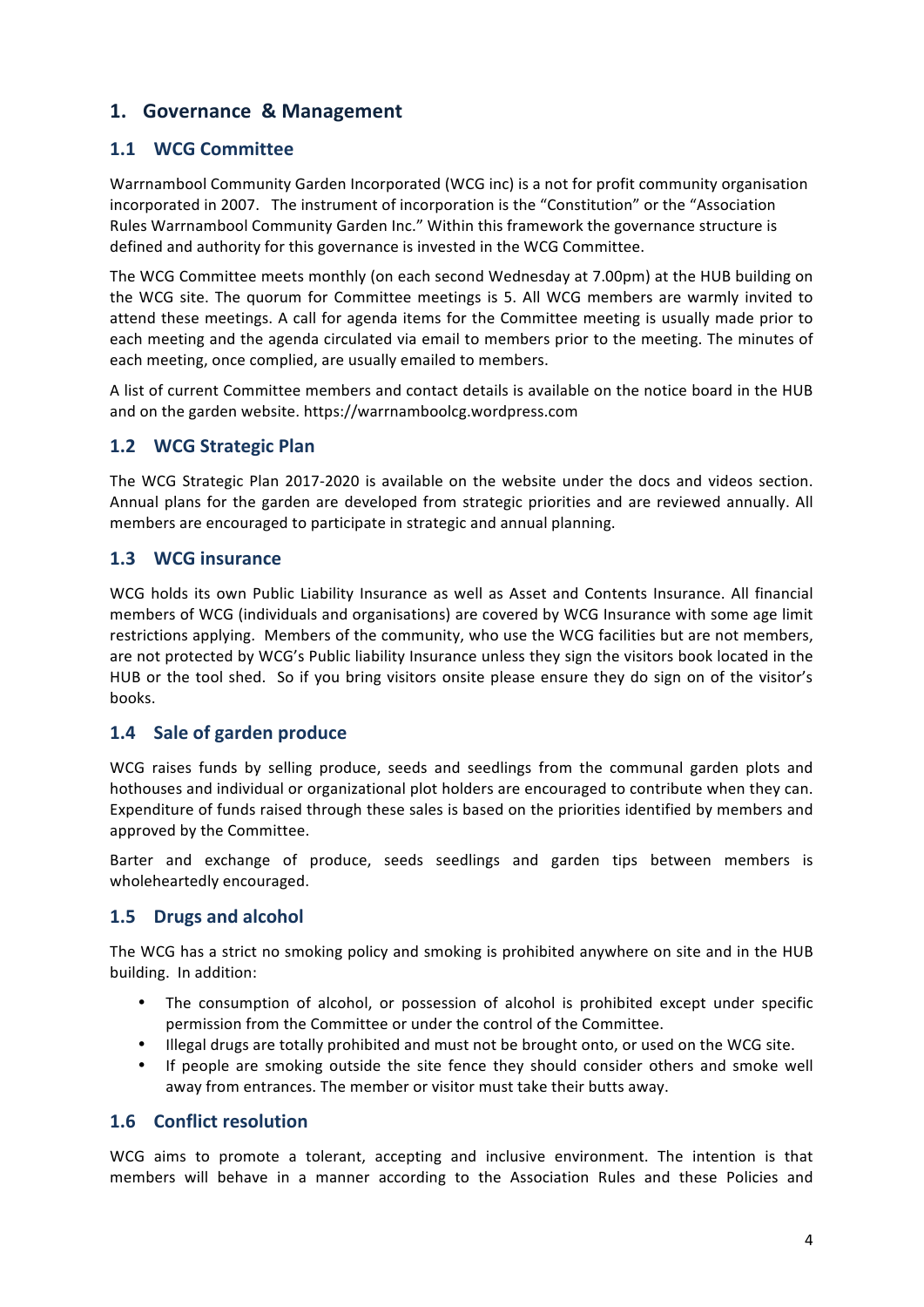Guidelines. The WCG Association Rules describe the grievance dispute process in regard to WCG members should conflict arise.

Any plot or site related problem or concern that cannot be resolved privately may be dealt with in consultation with the Committee in accordance with the grievance dispute process. Any matters relating to the site or membership that are regarded as serious should be reported to the Committee.

## **1.7** Bullying and harassment

All members have a responsibility to behave in a manner consistent with the purpose of the WCG and any requirements specified in the WCG Association Rules and WCG Policies and Guidelines. Any allegations of bullying or sexual harassment are to be reported to the Convenor and they will be investigated promptly. The person against whom the allegation is made has the right to natural justice covering:

• The right to know what is alleged against them, the right to put their case in reply, and the right for the decision to be made by an impartial decision-maker.

Members also have the right to seek the assistance of a relevant judicial tribunal to assist them in the resolution of any allegation.

## **2. Members**

## **2.1 Application and joining process**

Individuals, groups and organisations wanting to become a member of the WCG are required to fill out the WCG membership application form. The Committee considers the application and if successful, the applicant is contacted by the Treasurer and becomes a member by paying the appropriate fee (as per the WCG membership application form) for their membership type. Members can apply for an individual plot, and/or choose to work in the communal plots and shared spaces, including the herb, bush food and chook Hilton.

Once a member joins, a Committee member or the Site Manager will be able to take the new member through an induction process. Members and potential members are provided a welcome/induction pack, (available in the HUB) which also includes copies of the WCG Association Rules and the Policies and Guidelines document to ensure full understanding of the conditions, rights and responsibilities of WCG membership.

## **2.2 Membership fees**

Membership fees are reviewed at the November AGM and all members will be notified via the AGM minutes each year of any changes to members and plot fees. Fees are due on the  $1<sup>st</sup>$  February each year. Renewal notices will be sent to members following the AGM with one reminder notice sent two weeks prior to the  $1<sup>st</sup>$  February.

New members who join during the year will be charged a 50% pro-rata membership fee if they join in the latter half of the year (i.e. June  $-$  November). If new members acquire a plot, plot fees are charged pro-rata in the same manner as membership fees until the commencement of the next annual membership cycle whereupon the annual fee will be payable.

Members will be considered to have forfeited their membership and garden plot (if applicable) if they do not pay their annual membership and garden plot fees by the due date.

## **2.3 Garden plot fees and information**

## **Plot fees**

Only financial members of the WCG are eligible to apply for a garden plot or to be placed on a waiting list if all plots are taken. Garden plots are limited in space and number and will be allocated as and when they are available subject to confirmation from the Treasurer.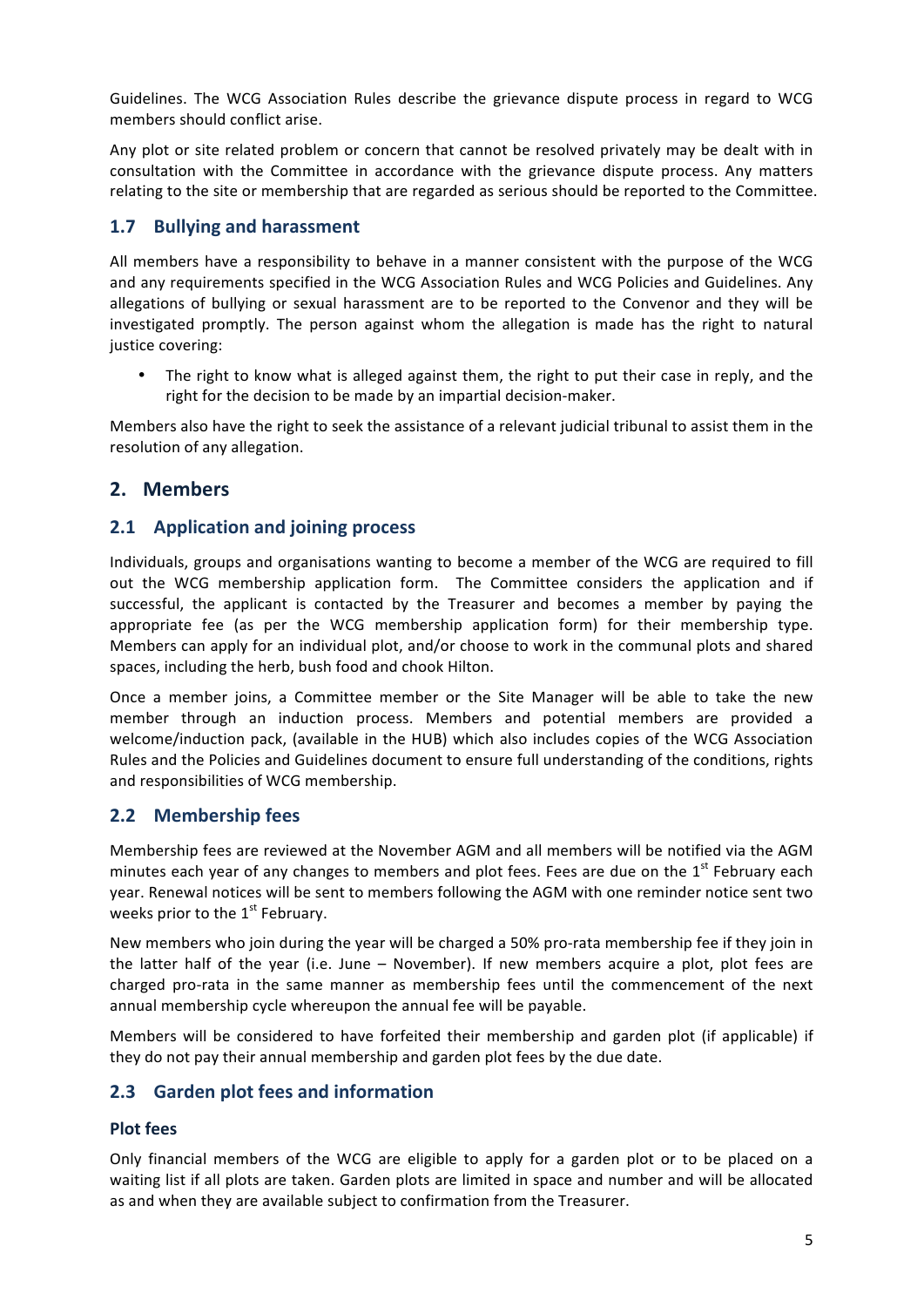Application for a plot is via the Treasurer who coordinates with the Site Manager. Generally a member has access to one plot although the Committee retains the right to approve multiple sites up to three full size plots on a case-by-case basis. However, if demand exceeds supply, members with three plots would be approached to make a plot available to a new member.

Plot fees are due with the annual membership renewal each year and are subject to annual review at the November AGM. Plot fees are not refundable.

Garden plots are leased on an annual basis. Plot holders automatically retain their site provided they continue to pay the prescribed fees and meet the standards and expectation of members outlined in these policies and guidelines.

#### **Individual garden plots**

A standard plot is 4m x 4m, with smaller and larger plots available from time to time. Plots are for the growing of vegetables, small fruits, herbs and flowers. Tress and permanent shrubs are not suitable for plots.

The WCG Committee reserves the right to ban any plants that are illegal or considered weeds or having weed potential, with reference to national, state and regional declared weed species.

#### **Keys**

All members are eligible to apply for a key for site access. The key will open the gate padlocks, (including the gate to the Miura Friendship garden), the HUB building and the tool shed. Please lock up the building and gates after use or if you are the last to leave the garden.

The Treasurer will issue a key to members. A deposit of  $$22.00$  is required for a key, which is refundable upon ceasing to be a member. Lost keys must be reported to the Treasurer with replacement cost incurred by the member. Members must not give their key to another person without the permission of the Committee, nor can copies of any garden keys be made without the authorisation of the Committee.

#### **Transfer of plots**

If a member no longer wishes to maintain their plot they must advise the Secretary or Treasurer.

Plots are not transferable to another member without the permission of the WCG Committee as a member's 'lease' of a plot is not assignable. Legally, the right to use a plot is a licence granted by the WCG to an individual member to use that plot subject to the conditions contained in these policies and guidelines. As it is an individual licence, it cannot be assigned to another person without the assent of the WCG.

#### **Forfeiture of garden plots**

Members will be considered to have forfeited their garden plot if they have not paid their annual WCG membership fee and garden plot fee within one month of the due date of  $1<sup>st</sup>$  February each year. The Treasurer will endeavour to contact the plot holder to confirm their intention to discontinue working the plot.

If a gardener is deemed by the WCG Committee to have acted in a manner contrary to the WCG Association Rules, policies and guidelines, they may be asked to forfeit their WCG membership and garden plot.

Any plot left unattended for more than three months without consultation with the Secretary or Site Manager will be deemed not in use and the Committee may give approval for it to be re-allocated and plot fees forfeited. To avoid this situation, inform the Secretary or Site Manager if your plot will be unattended for a long period.

#### **Care and maintenance of plots**

All members and visitors are expected to be considerate and respectful of all plots and the gardening techniques of others. Individual plot holders should follow the following guidelines: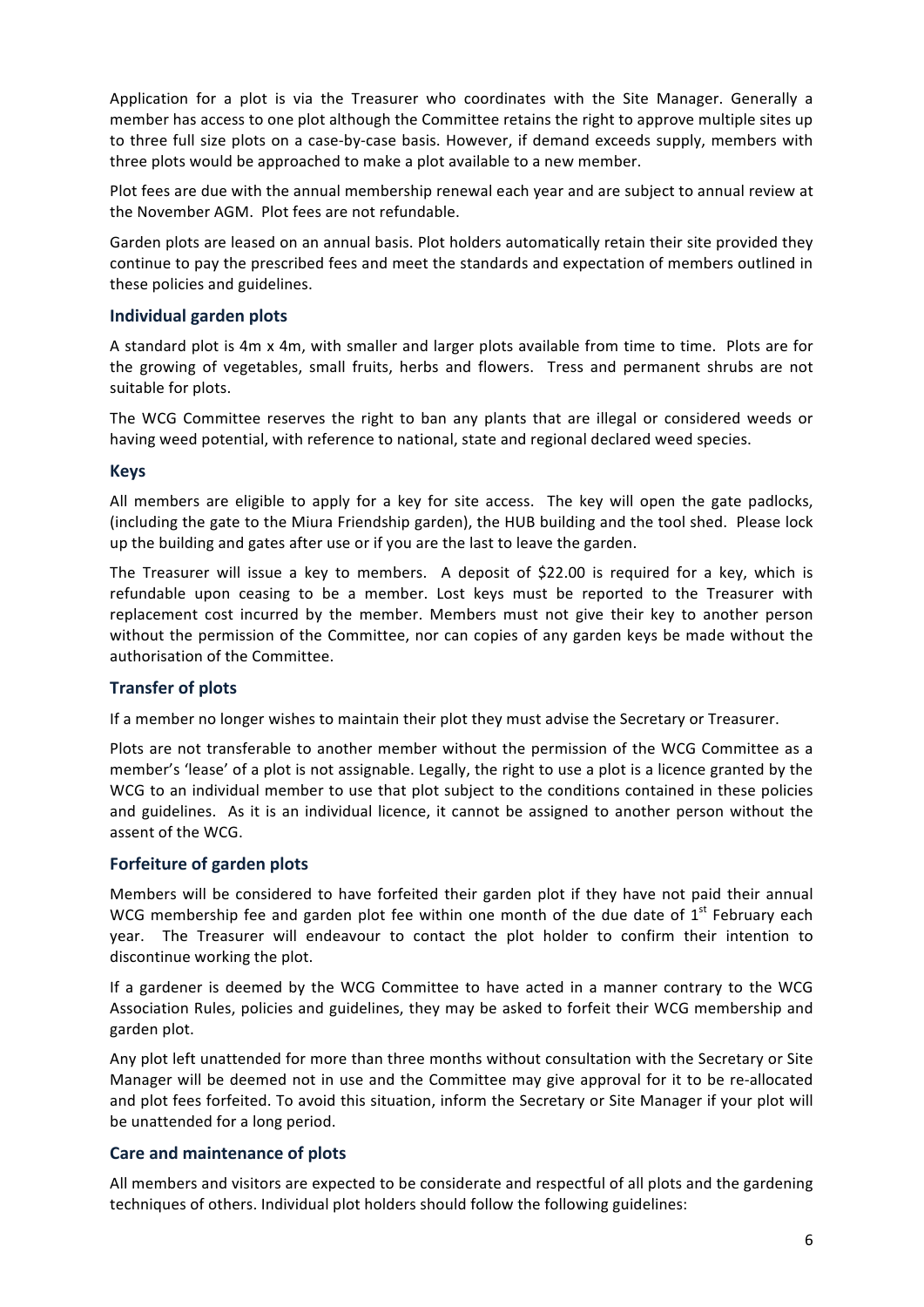- Use your plot intensively over the whole year and harvest produce in a timely manner.
- When considering borders around plots please be mindful they are done in a mutually acceptable way with adjoining neighbours.
- Do not enter or remove produce or equipment from the plot of another member unless the plot owner has granted permission.
- Be responsible for the care and maintenance of their own plot and ensure their plot is kept free of rubbish and any items that might obstruct pathways.
- Don't drag a hose over other gardeners' plots and leave hoses neatly coiled on posts ensuring taps are turned off firmly.
- Remove weeds, diseased plants and pests to prevent the spread of problems to other plots.
- Familiarise yourself with the various composting systems. Please keep these systems effective by chopping soft green garden waste, separating 'wicked weeds' and woody materials and depositing them in the appropriate marked bins or bays.
- Permanent structures, for example glass and chook houses, are forbidden on individual plots.
- Plant supports such as garden stakes and mesh may be used but with care and consideration of the impact on neighbouring plots e.g. run trellises and bean frames in an east/west direction.

Gardeners are also responsible for the ongoing improvement of their plot soil through addition of compost, green manure crops, animal manures and mulch. Soil must not be removed from other garden plots.

It is expected that plots are not left to become overgrown and covered with weeds. Plot holders are to advise the Secretary or Site Manager if they are unable to tend their plot for an extended period of time. This will enable plants to be cared for if possible and for ripe produce to be picked.

#### 2.4 Responsibilities and expectations of members

All members are expected to comply with the WCG Association Rules, policies and guidelines which exist to enable the garden to operate smoothly for the benefit of all and to meet any legal requirements. A copy of the documents is provided in the Induction Pack and on the WCG website. The policies and guidelines will be reviewed and updated as needed and members will be notified of any changes.

Members are encouraged to provide a friendly reminder to other members if a policy is not being followed in case they are have forgotten the requirements. However, any on-going breaches should be reported in writing to the Secretary for the attention of the Committee.

Members are required to advise the Secretary of any change in their address, phone numbers or email from what was provided in their application form.

As WCG is a voluntary community organisation, members are expected to contribute about an hour a week (on average over the year) as their community contribution to the WCG according to their interests, skills and experience. Examples of community contribution include:

- Working in the communal plots and shared spaces
- Attending scheduled working bees for site maintenance with an expectation of at least one attendance per year
- Participating in seasonal celebrations, events and open days
- Attending or leading gardening workshops
- Providing articles for our newsletter
- Becoming a member of a work team e.g. chook crew, herb garden, specific project team

#### **2.5 Communication**

Clear, respectful and regular two-way communication between members and the Committee is essential for the successful operation of the garden. Members are also encouraged to attend the AGM each year and are invited to attend the WCG Monthly meetings. They are able to provide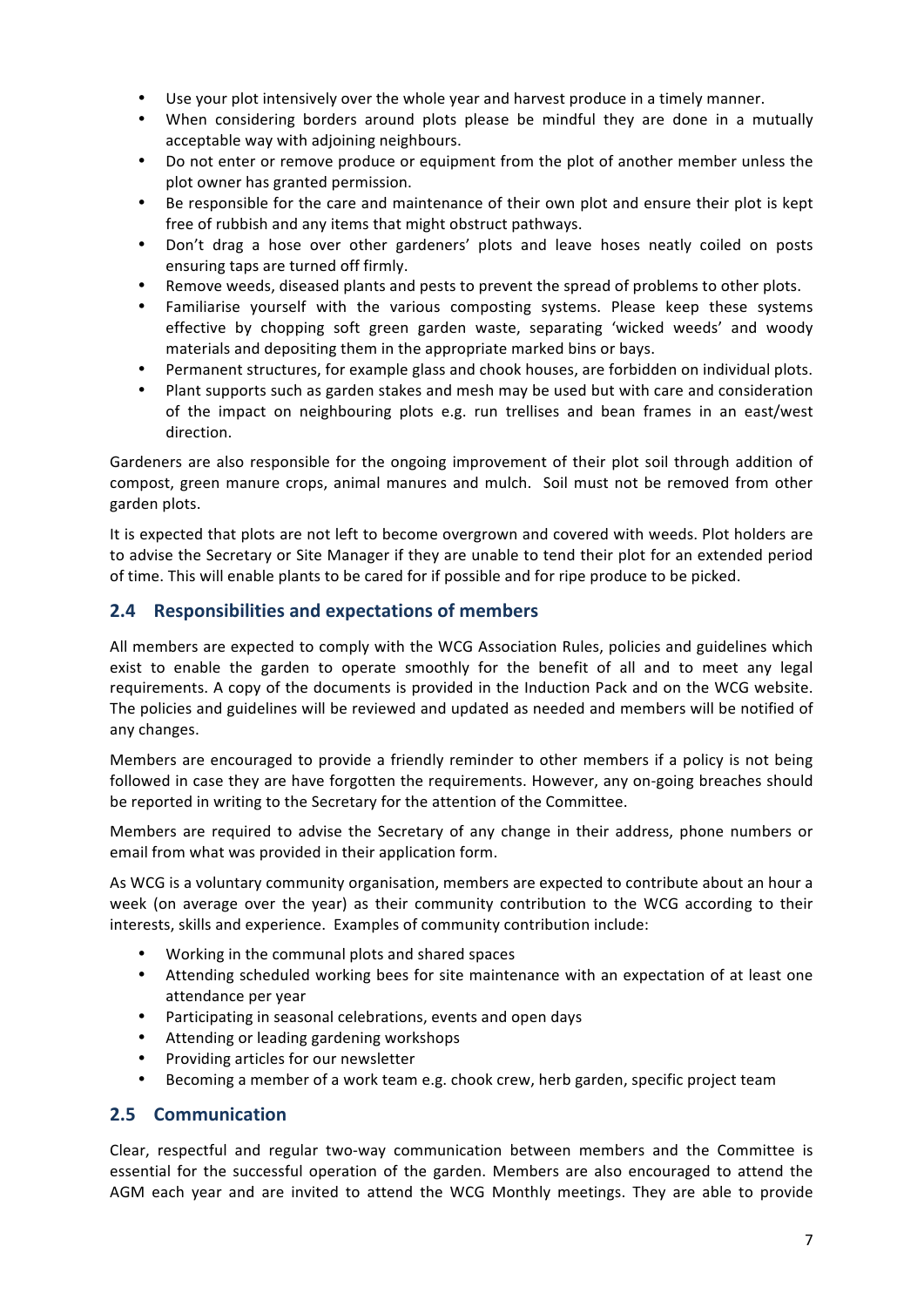feedback and suggestions via the suggestion box at the garden entrance or directly with individual Committee members. Formal communication channels include:

- The newsletter
- Committee and team meetings
- Emails to the Secretary
- Notice boards in the HUB and shelter
- On-site signage
- Pockets in the HUB to provide information to members with specific WCG roles

#### **Website**

The following WCG documents can be accessed from our website together with project reports and other gardening related material. Website: https: warrnamboolcg.wordpress.com

- Incorporation Rules
- WCG policies and guidelines
- Application form
- 3 year strategic plan
- Annual report

## **3. Partnerships**

WCG partners contribute in various ways to the sustainable development of the garden. Partners may represent local government, philanthropic foundations, not-for-profit community or commercial organisations. The WCG enters into partnerships for mutual benefit when there is no conflict with WCG's statement of purpose, principles and values and strategic direction.

Members are encouraged to suggest potential partners to the Committee for discussion and approval. When the partnership is of a financial nature, a formal approval process and agreement needs to be made. Recognition of partners including sponsorships may occur through advertising or media stories, signage and invitations to events.

It is intended that our existing partnerships and others will flourish as further opportunities for projects, focused on individual and community well-being, are identified.

## **4. Site Management Practices**

#### **4.1 Site description**

The WCG site contains individual and communal garden plots, garden areas, fruit trees, native plants area, a herb area and shared spaces including pizza oven and benches, garden shelter, sand pit and fireplace, a chicken enclosure 'Chook Hilton' and the HUB.

- Wherever practical, access by community members with disabilities or special needs shall be supported and encouraged.
- The **Old Quarry site is a No Go area** in the garden for members and the public. Approved persons only may enter the site for specific purposes as approved by the WCG Committee.

## **4.2** Site rules and practices

#### **General**

Everyone involved in the community garden from members to visitors should demonstrate respectful, inclusive behavior and communication. Members of the public invited by WCG members or for a committee approved event, are welcome to visit the WCG and HUB.

Visitors must sign the visitor book located in the HUB or tool shed for insurance purposes. If members bring visitors they are responsible for not allowing their guests to breach the garden rules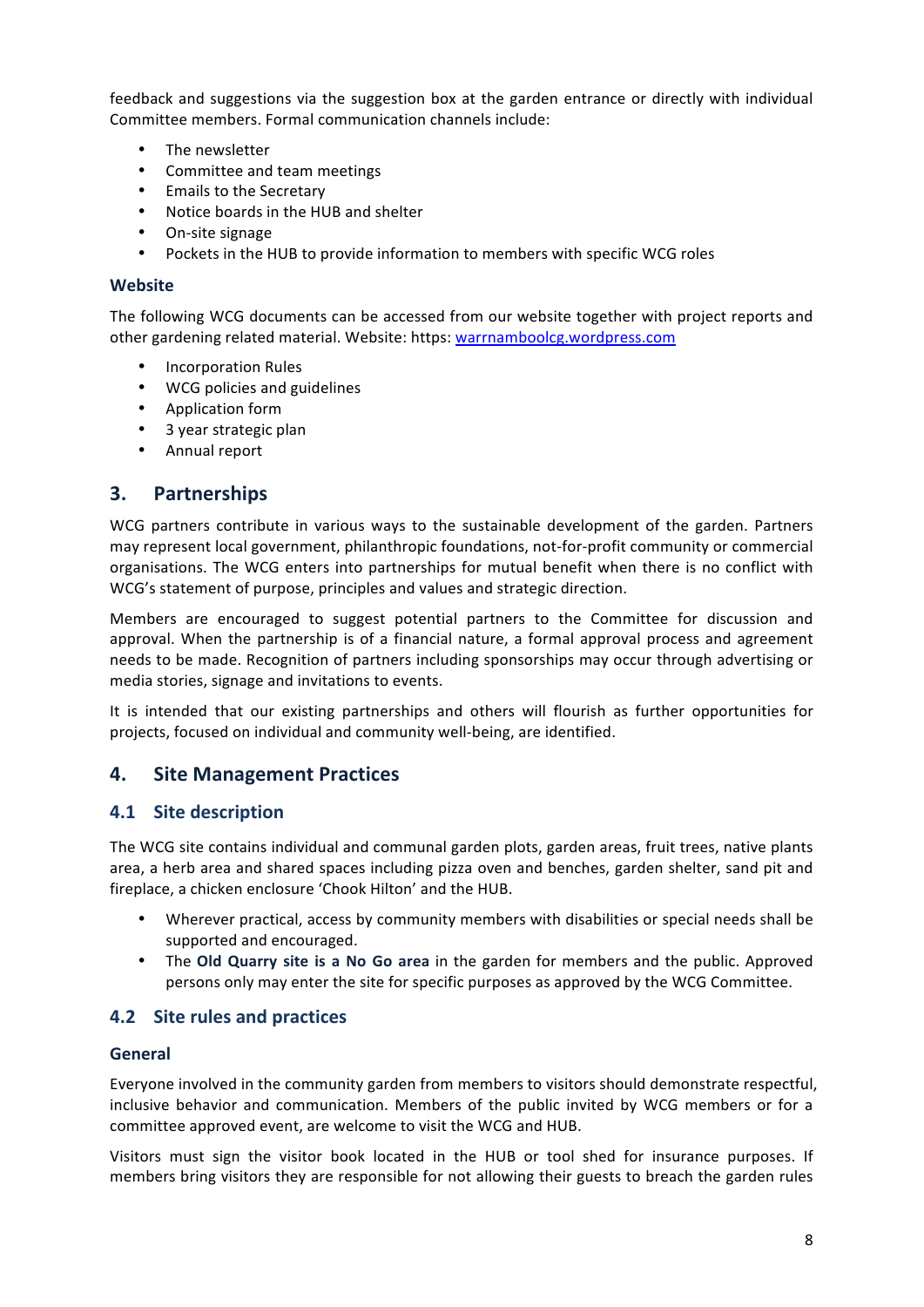and policies and guidelines in any way e.g. visitors are required to follow WCG signage. If any breach occurs, the member will be held accountable for their visitors' actions.

Pets are not allowed and all litter must be taken home or composted. Members can report pest plants and animals to the WCG Committee.

Any member who is last to leave the garden should ensure that garden sheds are locked before leaving and that the main gate and HUB gate are also locked. Please check when you are leaving to determine if you are the last or if there is someone else on site.

#### **Vehicles inside the gate**

Vehicles are only permitted on the internal road of the garden to deliver or collect large or heavy objects. They must be re-parked outside the gates as soon as possible. Vehicles are not permitted on areas other than the 'road' surface. If you have special needs that require drop off or driving into the garden, please inform the Site Manager.

#### **Water management**

Subject to any prevailing water restrictions specified by government agencies or water authorities, gardeners are requested to consider using water modestly at all times and to avoid overwatering. No sprinklers can be used on private plots, only hand held hoses with trigger nozzles. To conserve water ensure garden beds are well mulched.

#### **Using chemicals**

The use of non-organic compounds (e.g. herbicide, insecticides and fungicides) is strictly forbidden throughout the garden. Biological control of weeds, pests and diseases is encouraged and the WCG promotes information relating to biological control methods.

#### **Mulch, compost and manure**

Mulch, compost and manure are usually available on site to anyone unless indicated otherwise on signage. Please check with the Site Manager if in doubt.

Members are able to purchase hay and sheep manure (if available) and worm tea. Money for these purchases should be placed in the moneybox located next to blackboard at the garden main entrance.

#### **WCG tools and equipment**

The garden has a range of manual tools and equipment available for use by all members which are stored in the garden shed. Tools and equipment must always be cleaned and returned to the shed after use and **must not be removed** from the site.

The garden trailer is available for approved garden activities but should not be taken off site without the knowledge and approval of a Committee member. It is not available for individual use.

Any damage such as tools damage or incidents such as vandalism are to be reported directly to a Committee member or via email to the Secretary: warrnamboolcommunity@yahoo.com.au If a gardener damages and breaks communal tools and equipment they may be responsible for repairs at the discretion of the Committee.

## **5. The HUB**

The HUB (Healthy Urban Building) is a practical model for demonstrating a low impact environment where the use of natural resources underpins what happens and how people do things. The HUB hosts information, resources, communal lunches and activities such as meetings, workshops, community events and practical demonstrations. The HUB also provides weather shelter for members, a WC facility and a gathering place where people of all ages and backgrounds can learn from each other and share their gardening and life experiences.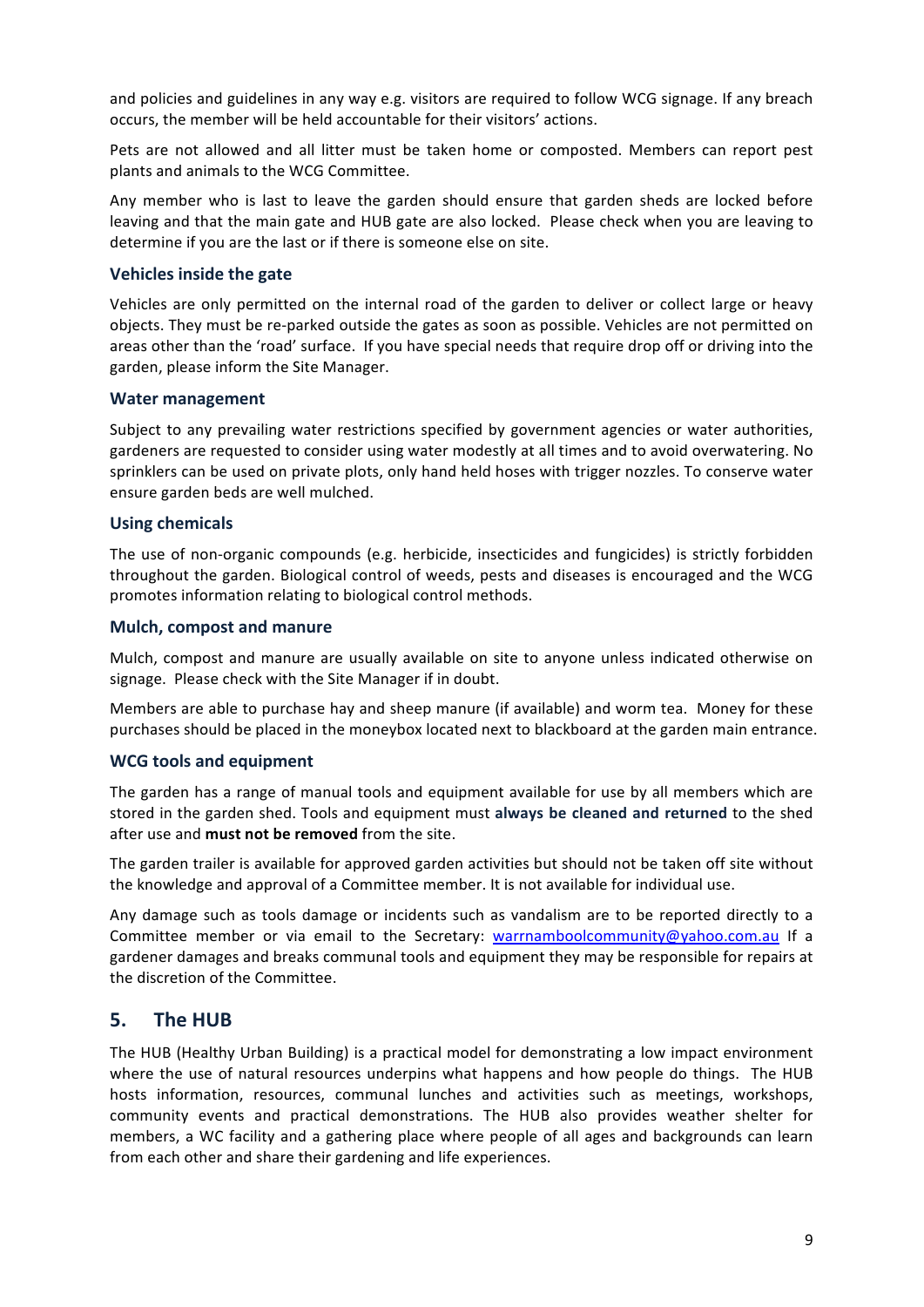## **5.1 Who can use the HUB**

Members have priority access to the HUB and the HUB can be booked for group usage by individual members for activities directly related to the garden e.g. the HUB is used by Communal plot workers every Tuesday morning. Organisations that are Association members may also book the HUB via the Secretary, for Committee sanctioned activities.

If groups are using the HUB, bathroom facilities are still available to members.

## **5.2 Conditions of use**

The following conditions apply to the HUB:

- In terms of cleanliness and condition, the HUB should be left as it is found. Cleaning products are situated under the sink and cleaning equipment in the bathroom cupboard.
- Tea, coffee, milk and sugar are supplied for members. Other user groups are to supply their own tea/coffee and take all their own rubbish with them, as the WCG does not have a garbage collection service.
- If you are the last person to leave the HUB, ensure all lights, fans and appliances are turned off and all windows and doors and the HUB gate locked.

## **5.3 Equipment and appliances**

The oven, stovetop, BBQ and pizza oven can only be used by members or under instruction from members who have undertaken appropriate training in:

- Suitable cookware for use on the induction stovetop i.e. cookware with a high ferrous metal content on base i.e. if magnet sticks to base it will work well.
- Cleaning procedures and fire prevention measures when using stovetop
- Safe use of sharp knives, powered utensils, keeping out of reach of children
- Keeping cords from dangling and turning off power off when not in use
- Use of the fire extinguisher

#### **5.4 Cleaning and maintenance**

When cleaning the HUB please ensure that the eco–friendly cleaning products under the sink are used and that **only vinegar** is used to clean the toilet.

The battery for the water pump will be charged as per a fortnightly schedule.

## **5.5** Use of the HUB library

Members are able to borrow any of the WCG library resources. Items must be recorded in the borrower's book and returned by the end of the **two-week** borrowing period.

## **6. The Garden Shelter**

The garden shelter is a flexible space within the garden. It's a great place to shelter from the sun and rain, to rest or meet. From time to time workshops are run in this space.

- Please leave the shelter in a clean & tidy condition.
- Notify a committee member or the Site Manager of any damage or items requiring maintenance.
- The sandpit is a great place for kids there are toys for the sandpit in one of the wheelie bins near the sandpit. Please pack up the toys after and please put the cover back over the sandpit after use to avoid any contamination of the sand. (e.g. from visiting cats!)
- Please ensure children are supervised in and around the garden shelter and sandpit.
- The shelter doors can be opened or closed, but ensure that doors are locked (open or closed) into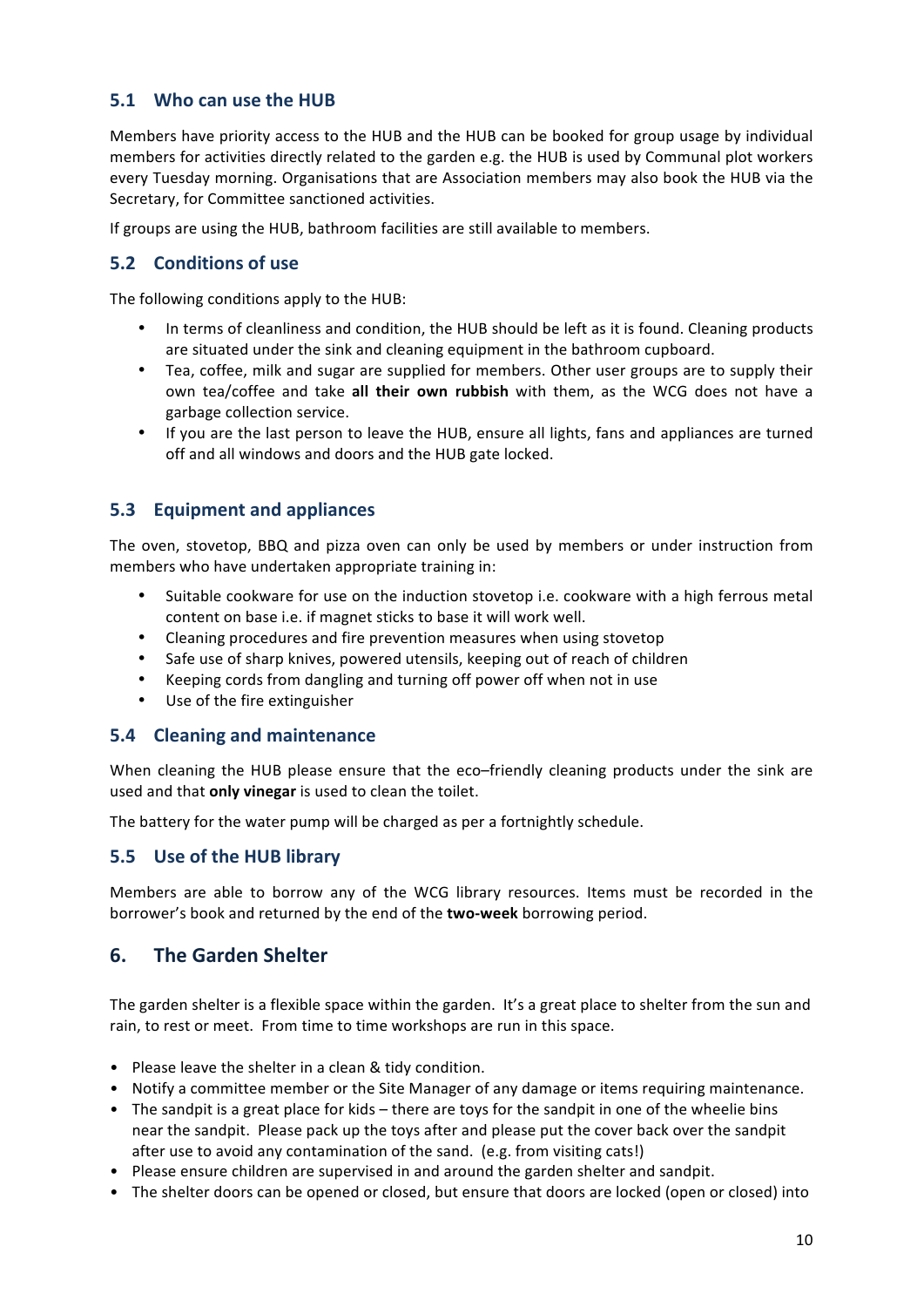position with the top bolt after use.

- The seated platform can be moved by 2 people for events but is to be returned to its original location after use.
- Do not drink the water from the tap at the sink. Water is for rinsing produce or washing hands as needed.

## **7. Occupational Health & Safety (OH&S)**

Everyone at the WCG has a personal responsibility to work safely in the garden at all times. WCG members and partners are encouraged to recognise that no task is so important that time cannot be taken to find a safe and healthy way to complete it. The **WCG OH&S manual** can be found in the HUB.

## **7.1 Committee responsibilities**

The WCG Committee takes seriously the responsibility to ensure the WCG site is, as far as is practicable, safe for our members, partners and the public. While OH&S is a management responsibility, all members and partner organisations have a key role to play in achieving a safe and healthy garden environment, including reporting any hazards or potential hazards to the Committee.

Partner organisations have a responsibility to ensure their members and employees follow both their own OH&S policies/guidelines and the Rules and guidelines of the WCG.

The Committee implements strategies and actions informed by state OH&S legislation aimed at continuously managing and improving the health and safety of the garden environment. Information, instruction and training are available to ensure members carry out their OH&S responsibilities.

The Convenor must be notified as soon as possible whenever there is a major health, safety or security incident. The Committee will investigate all incidents and take appropriate action as required.

## **7.2** Children in the garden

Children are welcome in the garden. All children must be fully supervised by an adult and are not allowed to climb on the compost bays or any raised garden beds. Particular care must be taken to ensure children avoid the old quarry, a NO GO area.

A child, in and around the HUB, requires supervision by an adult. Climbing on the rails, playing around the tank, worm farm and surrounds is not permitted.

## **7.3** Being safe in the garden

It is important to follow good practices in the garden to maximize your safety. These include:

- Wearing appropriate footwear on site at all times. Sturdy shoes or boots are recommended. Thongs and high heels are unsuitable
- Taking preventative measures (sunscreen, hat, water bottle) to avoid sunburn and dehydration
- Wearing gloves to protect your hands
- Wearing a dust mask when making or turning compost or spreading mulch particularly if you suffer from breathing difficulties or asthma
- Informing the Committee and/or your neighbouring plot holders if you have a specific medical condition or allergy for which you may need prompt assistance should you have a medical emergency at the garden
- When lifting something heavy, bend your knees, crouch down and then lift the object by straightening your legs. To avoid back injury, don't bend over to pick up a heavy object.
- Avoiding overloading wheelbarrows, only moving what you can easily manage
- Keeping pathways in the garden free from any obstacles to avoid trips and falls and not leaving forks and rakes lying face up on the ground